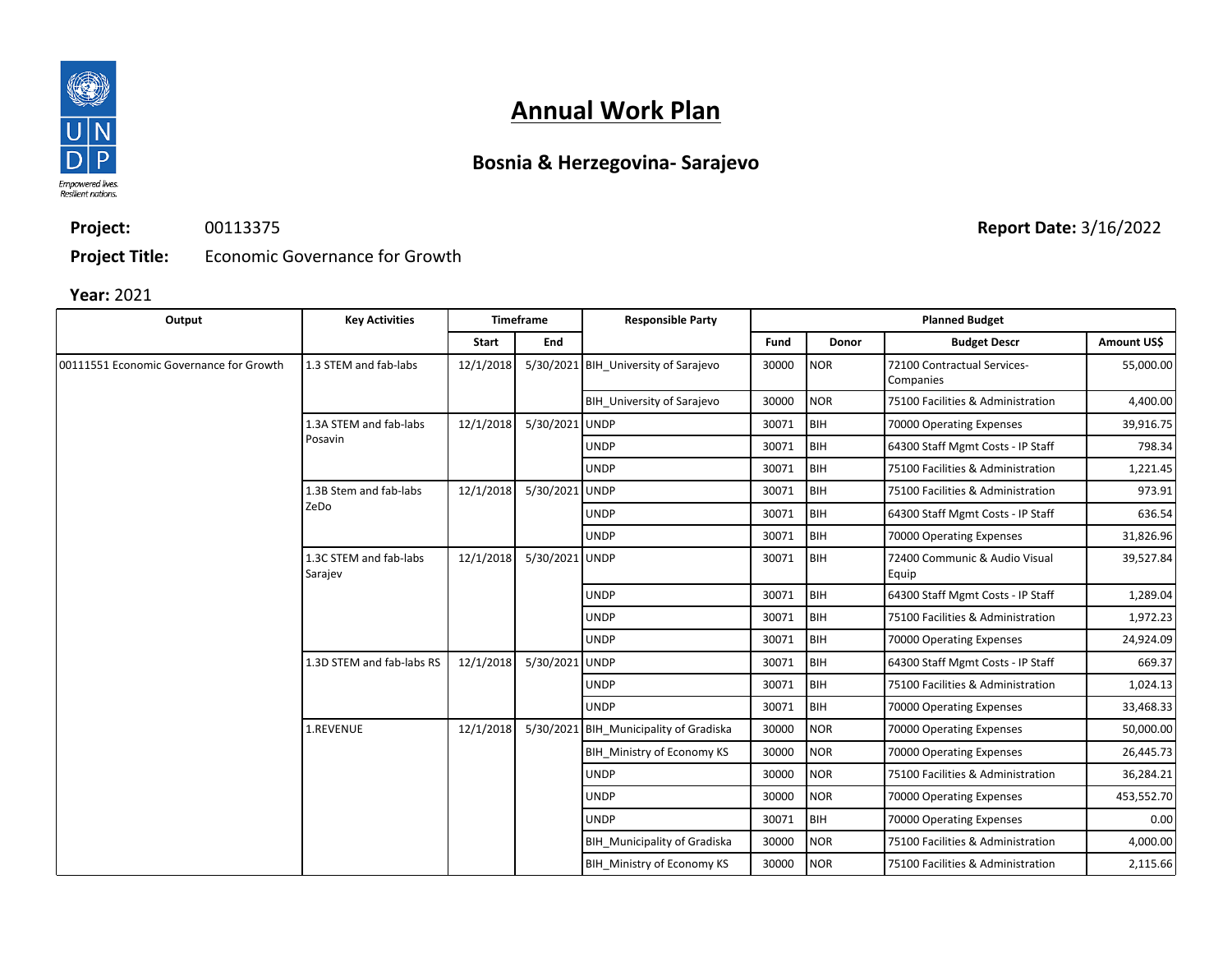

# **Annual Work Plan**

## **Bosnia & Herzegovina- Sarajevo**

**Project:**

00113375

**Project Title:** Economic Governance for Growth

#### **Year:** 2021

| Output                                   | <b>Key Activities</b>     | Timeframe    |                          | <b>Responsible Party</b> | <b>Planned Budget</b> |             |                                          |             |
|------------------------------------------|---------------------------|--------------|--------------------------|--------------------------|-----------------------|-------------|------------------------------------------|-------------|
|                                          |                           | <b>Start</b> | End                      |                          | Fund                  | Donor       | <b>Budget Descr</b>                      | Amount US\$ |
| 100111551 Economic Governance for Growth | 2.3 Grants Reward top LGs |              | 12/1/2018 5/30/2021 UNDP |                          | 30071                 | <b>IBIH</b> | 64300 Staff Mgmt Costs - IP Staff        | 2,925.67    |
|                                          |                           |              |                          | <b>UNDP</b>              | 30071                 | <b>IBIH</b> | 72100 Contractual Services-<br>Companies | 146,283.33  |
|                                          |                           |              |                          | <b>UNDP</b>              | 30071                 | <b>IBIH</b> | 75100 Facilities & Administration        | 4,476.27    |
| <b>TOTAL</b>                             |                           |              |                          |                          |                       |             |                                          | 963,732.55  |

**Report Date:** 3/16/2022